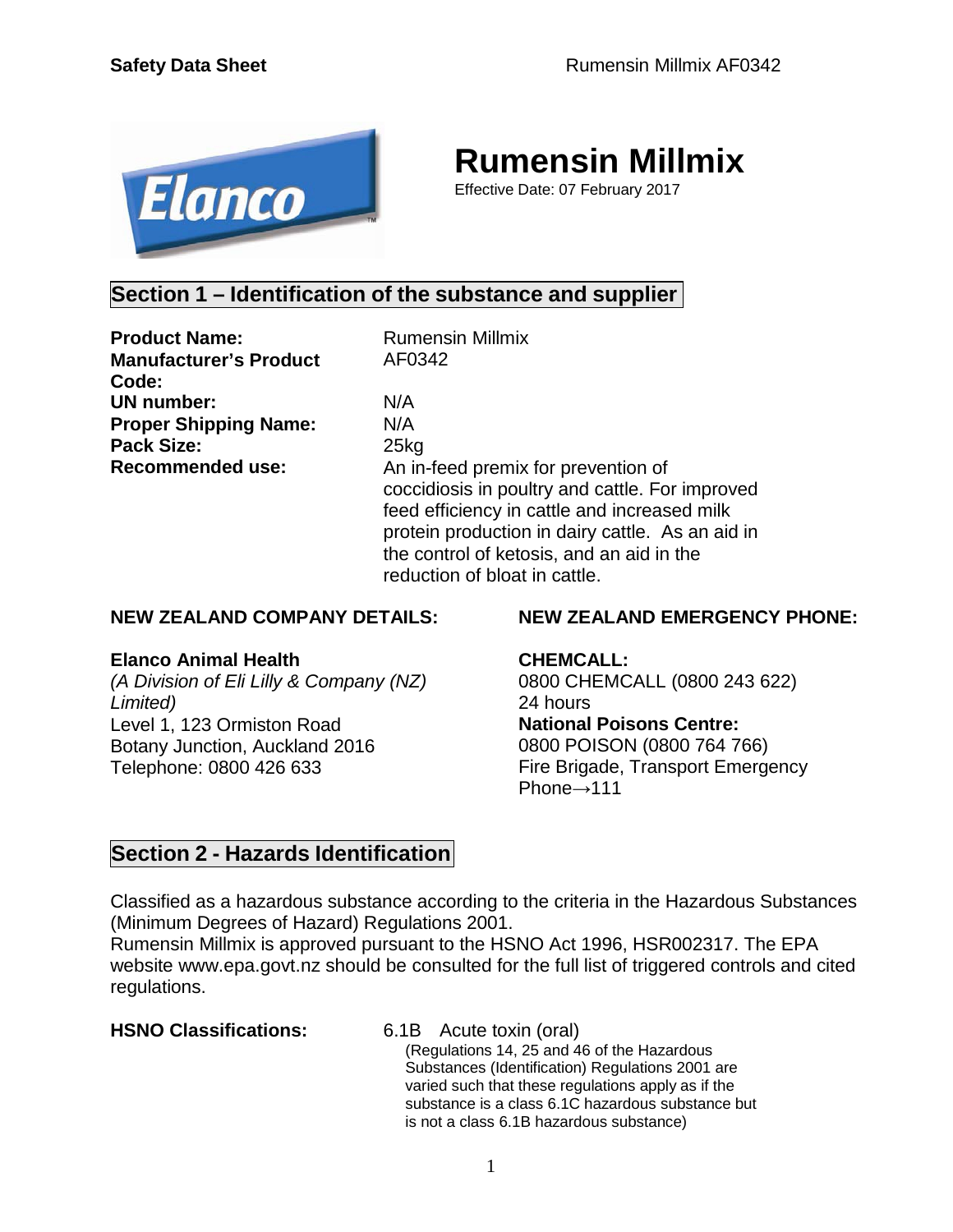|                                  | 6.3B Skin irritant<br>6.5B Skin allergen<br>8.3A Eye corrosive<br>9.1D Aquatic ecotoxin<br>9.2D Soil ecotoxin<br>9.3A Terrestrial vertebrate ecotoxin                                                                                                                                                                                                                                                                                                                                                                                                   |  |
|----------------------------------|---------------------------------------------------------------------------------------------------------------------------------------------------------------------------------------------------------------------------------------------------------------------------------------------------------------------------------------------------------------------------------------------------------------------------------------------------------------------------------------------------------------------------------------------------------|--|
| <b>Signal word:</b>              | <b>DANGER</b>                                                                                                                                                                                                                                                                                                                                                                                                                                                                                                                                           |  |
| <b>Hazard Statements:</b>        | Toxic if swallowed or inhaled<br>Causes mild skin irritation<br>May cause an allergic skin reaction<br>Causes serious eye damage<br>Toxic to aquatic life<br>Harmful to the soil environment<br>Very toxic to terrestrial vertebrates                                                                                                                                                                                                                                                                                                                   |  |
| <b>Precautionary Statements:</b> | Read label before use<br>Keep out of reach of children<br>Wash hands thoroughly after handling<br>Do not eat, drink or smoke while using this<br>product<br>Wear protective gloves, eye and face<br>protection<br>Avoid breathing dust<br>Use only outdoors or in a well-ventilated area<br>Contaminated work clothing should not be<br>allowed out of the workplace<br>Wash contaminated clothing before reuse<br>Store locked up in a well-ventilated place.<br>Keep container tightly closed<br>Avoid release to the environment<br>Collect spillage |  |

# **Section 3 - Composition / Information on Ingredients**

| <b>Chemical Name</b> | CAS-No.     | <b>Concentration</b><br>[%] |
|----------------------|-------------|-----------------------------|
| Monensin sodium      | 22373-78-0  | $2 - 22$                    |
| <b>Diluent</b>       | N/A         | 65-83                       |
| Anti-dusting oil     | <b>NAIF</b> | $1 - 3$                     |

N/A = Not applicable, Not assigned, or Not available.

Diluent may include rice hulls, limestone, corn meal, soybean mill run, wheat bran, or semolina.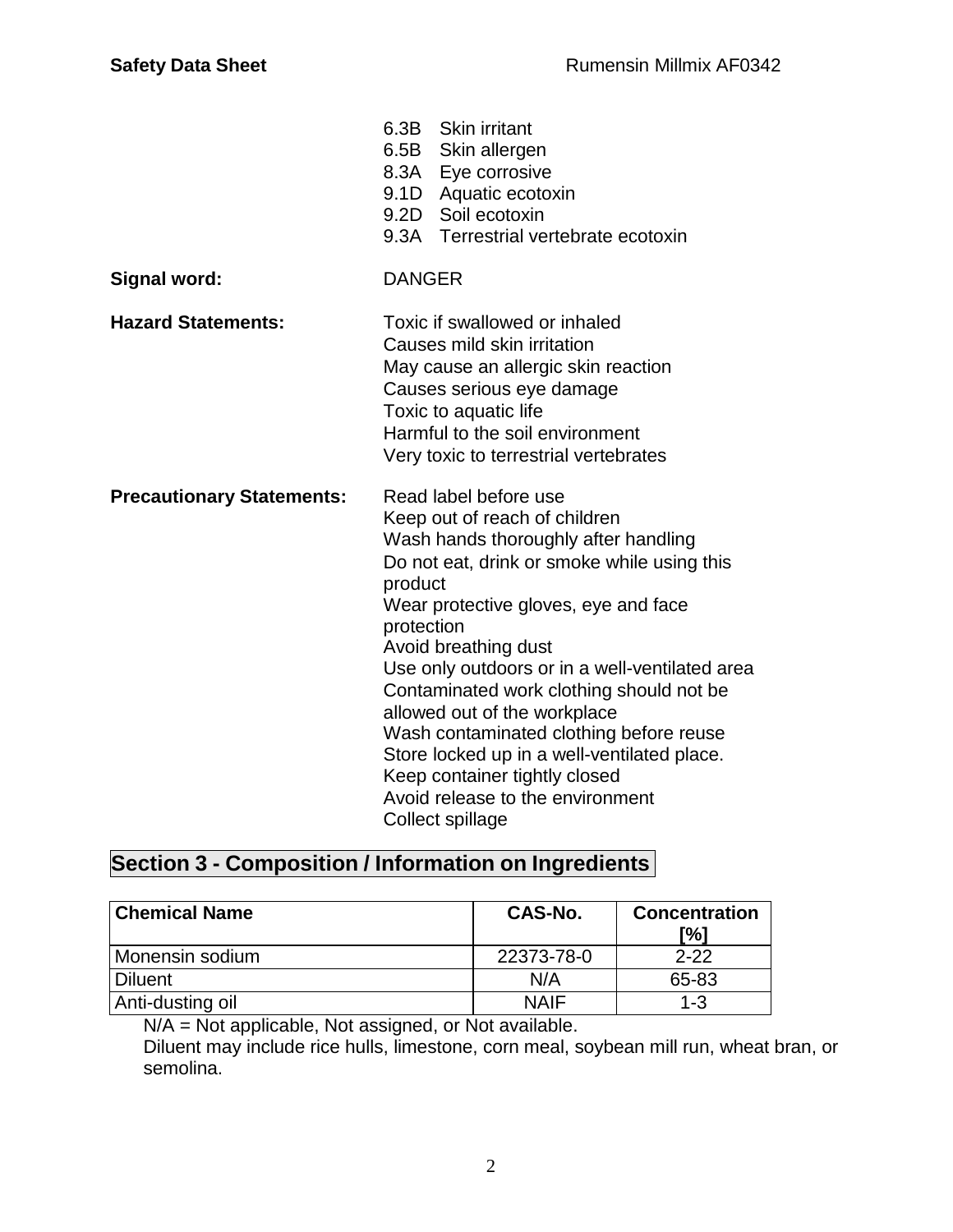| <b>Monensin sodium:</b>         |                           |
|---------------------------------|---------------------------|
| <b>Chemical Name:</b>           | Monensin sodium           |
| <b>Alternate Chemical Name:</b> | Monensin, monosodium salt |

# **Section 4 - First Aid Measures**

| <b>SYMPTOMS:</b>                                            |                                                                                                                                                                                                                                                                                                                                                                                                                                                                                                                                                                                        |
|-------------------------------------------------------------|----------------------------------------------------------------------------------------------------------------------------------------------------------------------------------------------------------------------------------------------------------------------------------------------------------------------------------------------------------------------------------------------------------------------------------------------------------------------------------------------------------------------------------------------------------------------------------------|
| If swallowed:<br>If inhaled:                                | When laboratory animals receive a bolus<br>injection of monensin sodium, there are<br>cardiovascular changes such as increased<br>heart rate and elevated blood pressure.<br>Respiratory tract irritation has been reported.<br>Prolonged exposure to high concentrations of<br>grain dust or limestone dust may cause<br>irritation of the respiratory tract and mucous<br>membranes.                                                                                                                                                                                                 |
| If on skin:                                                 | Skin rash has been reported.                                                                                                                                                                                                                                                                                                                                                                                                                                                                                                                                                           |
| If in eyes:                                                 | Based on animal data, may cause burns or<br>permanent tissue damage to the eyes.<br>Immediate rinsing may prevent permanent<br>damage.                                                                                                                                                                                                                                                                                                                                                                                                                                                 |
| <b>Medical Conditions</b><br><b>Aggravated by Exposure:</b> | Hypersensitivity to monensin sodium. Persons<br>with a history of allergies, contact dermatitis,<br>or chronic rashes should use special<br>precautions to avoid skin contact or exposure<br>to dust. When laboratory animals receive a<br>bolus injection of monensin sodium, there are<br>cardiovascular changes such as increased<br>heart rate and elevated blood pressure. In<br>experience with human exposure, however,<br>there is no corroborative information available<br>that would establish the aggravation of a<br>medical condition by exposure to monensin<br>sodium. |
|                                                             |                                                                                                                                                                                                                                                                                                                                                                                                                                                                                                                                                                                        |
| <b>TREATMENT:</b><br>If swallowed:                          | Immediately call the National Poisons Centre<br>0800 POISON (0800 764766) or a doctor.<br>Rinse mouth. Do not induce vomiting                                                                                                                                                                                                                                                                                                                                                                                                                                                          |
| If inhaled:                                                 | Product is not expected to present a hazard<br>by inhalation due to its coarse, granular<br>nature. If inhalation does occur, remove<br>individual to fresh air. If not breathing, provide<br>artificial<br>respiration assistance (mouth-to-mouth) and<br>call a physician immediately.                                                                                                                                                                                                                                                                                               |
| If on skin:                                                 | Remove contaminated clothing and clean<br>before reuse. Wash all exposed areas of skin<br>3                                                                                                                                                                                                                                                                                                                                                                                                                                                                                            |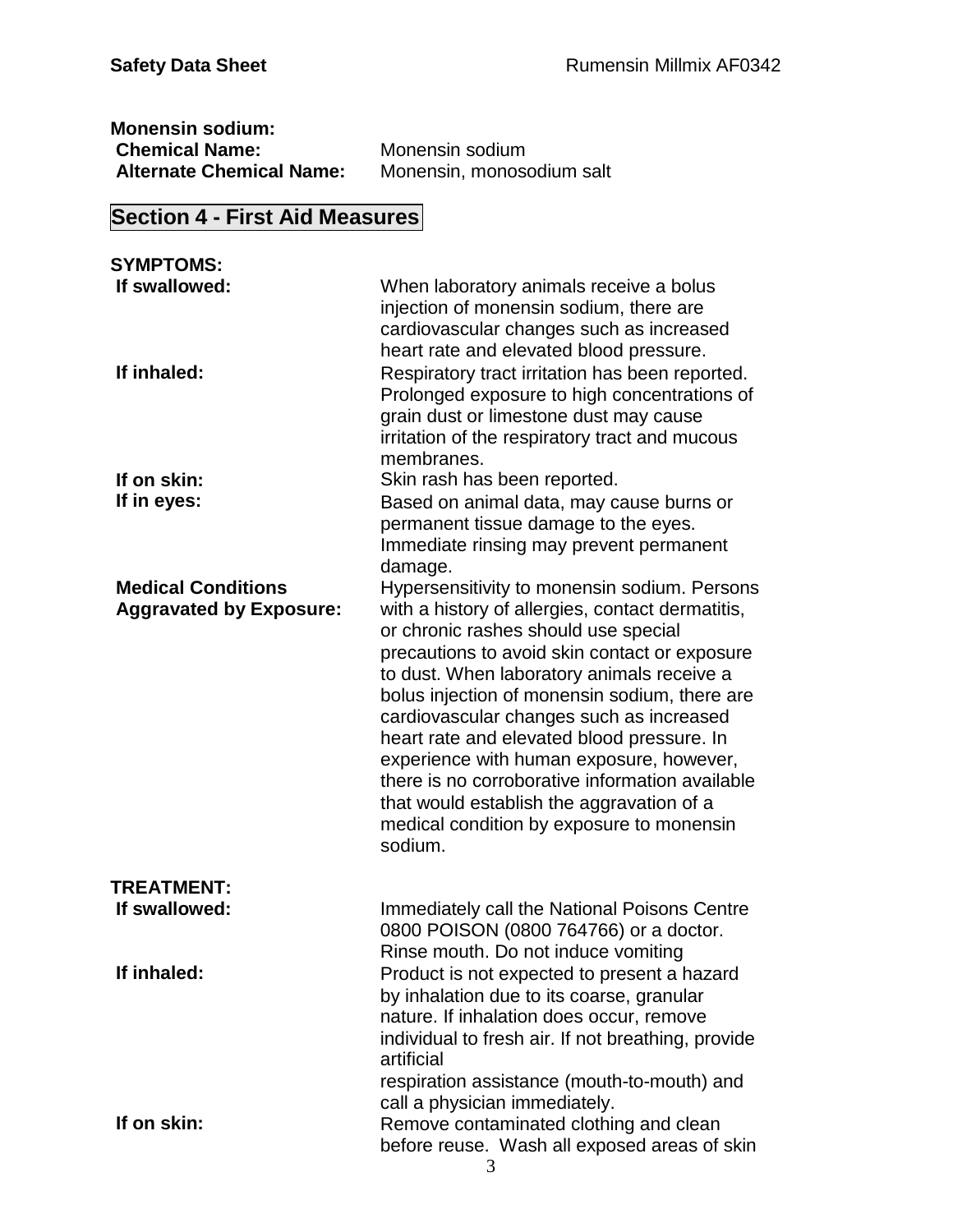with plenty of soap and water. Get medical attention if irritation develops. **If in eyes:** Rinse cautiously with water for several minutes. Remove contact lenses, if present and easy to do. Continue rinsing. If eye irritation persists: Get medical advice/attention.

# **Section 5 - Fire Fighting Measures**

| <b>Flash point</b><br><b>Lower explosion limit</b><br><b>Upper explosion limit</b><br><b>Suitable extinguishing</b><br>media:<br>Unsuitable extinguishing | Not known<br>No ignition up to 1.05 oz/cu ft<br>Not known<br>Use water, carbon dioxide, dry chemical,<br>foam, or Halon<br>None known                                                            |
|-----------------------------------------------------------------------------------------------------------------------------------------------------------|--------------------------------------------------------------------------------------------------------------------------------------------------------------------------------------------------|
| media:<br><b>Unusual Fire and Explosion</b><br>Hazards:                                                                                                   | As a finely divided material, may form dust<br>mixtures in air which could explode if                                                                                                            |
|                                                                                                                                                           | subjected to an ignition source.<br><b>Minimum Ignition Temperature of Dust</b><br>Layer: 300°C (572°F) for Rumensin 80 (18%<br>formulation); 190°C (374°F) for Rumensin 60<br>(13% formulation) |
| <b>Fire fighting precautions:</b>                                                                                                                         | May emit toxic fumes when exposed to heat or<br>fire.                                                                                                                                            |
| <b>Hazchem code:</b>                                                                                                                                      | 2Ζ                                                                                                                                                                                               |

### **Section 6 - Accidental Release Measures**

| <b>Protective clothing and</b><br>equipment: | Wear protective equipment, including eye<br>protection, to avoid exposure (see Section 8<br>for specific handling precautions).                                                                                                                    |
|----------------------------------------------|----------------------------------------------------------------------------------------------------------------------------------------------------------------------------------------------------------------------------------------------------|
| <b>Environmental precautions:</b>            | Prevent further migration into the environment.<br>Do not allow material to enter waterways.                                                                                                                                                       |
| <b>Procedure:</b>                            | Vacuum material with appropriate dust<br>collection filter in place. Be aware of potential<br>for dust explosion when using electrical<br>equipment. If vacuum is not available, lightly<br>mist material and remove by sweeping or wet<br>wiping. |
| <b>Emergence response</b><br>assistance:     | For specialist advice in an emergency call<br>0800 CHEMCALL (0800 243 622) and Elanco<br>Animal Health for assistance                                                                                                                              |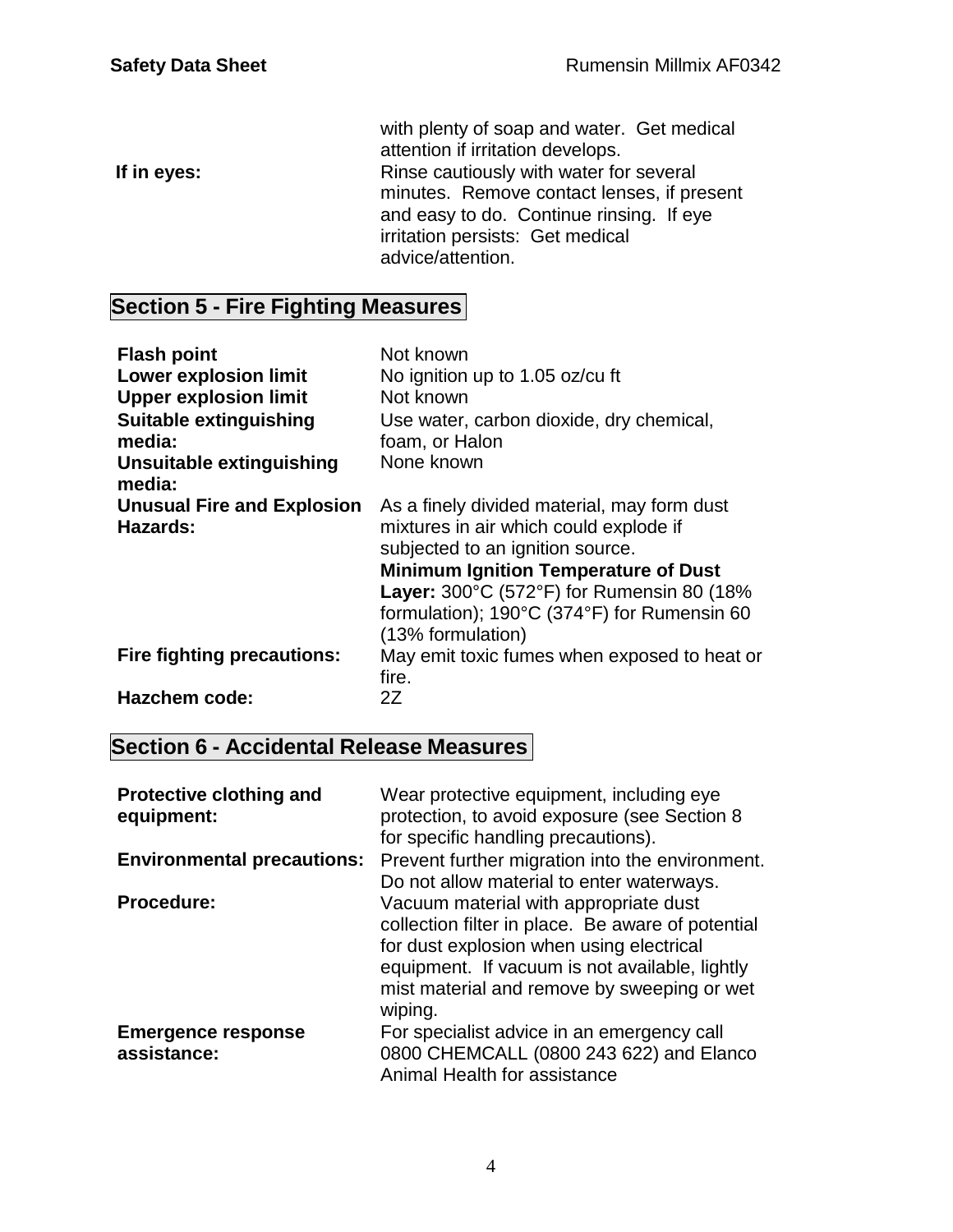# **Section 7 - Handling and Storage**

| <b>Storage instructions:</b>                | Keep out of reach of children.<br>Store securely in a cool dry place below 30°C. |
|---------------------------------------------|----------------------------------------------------------------------------------|
| <b>Handling precautions:</b>                | Wash hands and exposed skin thoroughly<br>after handling. Do not breathe dust.   |
| <b>Emergency response plan</b><br>required: | 100kg                                                                            |
| <b>Emergency containment</b><br>required:   | N/A                                                                              |
| <b>Signage required:</b>                    | 100kg                                                                            |
| <b>Approved Handler:</b>                    | Not required                                                                     |
| <b>Packaging requirements:</b>              | Packing Group III                                                                |

# **Section 8 - Exposure Controls / Personal Protection**

| <b>Exposure limits or</b><br>guidelines: | Monensin<br>sodium:                                                                                                                                                                                                                                                                                                                                                          | LEG 15 $\mu$ g/m <sup>3</sup> TWA (12h)                                                                                                                                                                                                      |
|------------------------------------------|------------------------------------------------------------------------------------------------------------------------------------------------------------------------------------------------------------------------------------------------------------------------------------------------------------------------------------------------------------------------------|----------------------------------------------------------------------------------------------------------------------------------------------------------------------------------------------------------------------------------------------|
|                                          | Grain dust:                                                                                                                                                                                                                                                                                                                                                                  | PEL 10 mg/m <sup>3</sup> TWA<br>TLV 4mg/m <sup>3</sup> TWA (8h or 12h<br>total)                                                                                                                                                              |
|                                          |                                                                                                                                                                                                                                                                                                                                                                              | Limestone dust: PEL 5 mg/m <sup>3</sup> TWA<br>(respirable) and 15 mg/m <sup>3</sup><br>TWA (total)<br>TLV 10 $mg/m3 TWA$                                                                                                                    |
|                                          |                                                                                                                                                                                                                                                                                                                                                                              | The anti-dusting oil reduces<br>potential exposure under<br>normal conditions of use.                                                                                                                                                        |
| <b>Engineering measures:</b>             | skin contact. If handled in a                                                                                                                                                                                                                                                                                                                                                | In a manufacturing setting, wear chemical-<br>resistant gloves and body covering to minimize<br>ventilated enclosure, as in a laboratory setting,<br>respirator and goggles or face shield may not<br>be required. Safety glasses are always |
|                                          | required.                                                                                                                                                                                                                                                                                                                                                                    |                                                                                                                                                                                                                                              |
| <b>Personal protective</b><br>equipment: | In a manufacturing setting, use protective<br>clothing, impervious gloves, and dust<br>respirator. Chemical goggles and/or face<br>shield. Under normal use and handling<br>conditions, wear goggles to protect eyes and<br>wear impermeable gloves and protective<br>equipment to avoid direct contact with<br>skin. Wash thoroughly with soap and water<br>after handling. |                                                                                                                                                                                                                                              |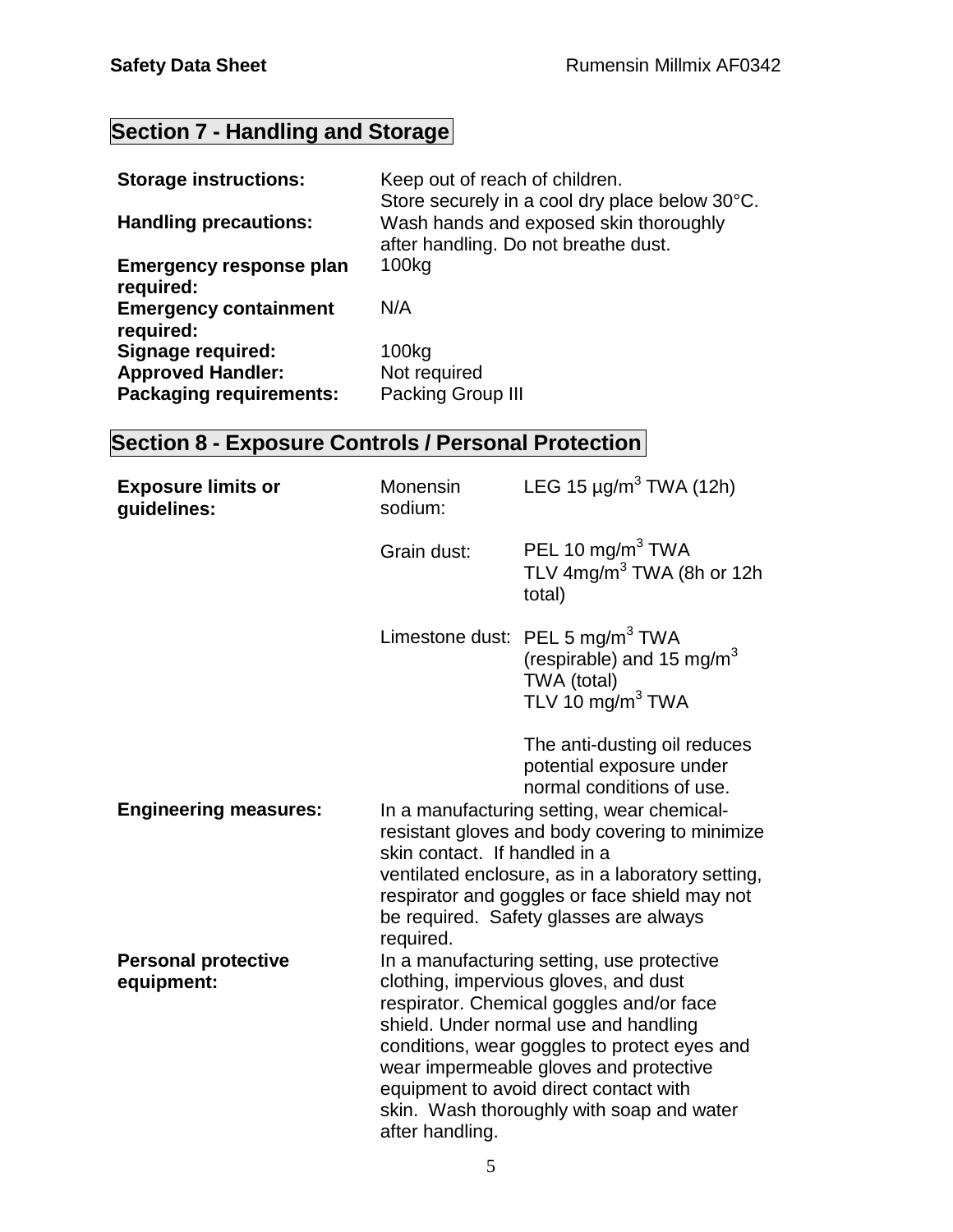**Precautions:** Do not feed undiluted to animals. Do not allow dogs, horses or other equines access to feeds containing monensin sodium. Ingestion of monensin sodium by horses has been fatal. The feeding of undiluted premix or feeds containing high concentrations of monensin sodium (mixing errors) could be fatal to cattle. Monensin sodium-medicated feed is safe at approved dosages for use in approved species only. Consumption by unapproved species may result in toxic reactions.

### **Section 9 - Physical and Chemical Properties**

**Physical state:** Solid **Odour:** Musty **pH:**<br> **Boiling point:**<br> **Not applicable**<br>
Not applicable **Boiling point:**<br> **Preezing point:**<br>
Not applicable **Freezing point: Solubility:** Insoluble

**Appearance:** Brown, granular meal **Specific Gravity:** No applicable information found<br> **Flammability:** No applicable information found No applicable information found

### **Section 10 - Stability and Reactivity**

| <b>Stability:</b>              | Stable at normal temperatures and pressures                                                    |
|--------------------------------|------------------------------------------------------------------------------------------------|
| <b>Conditions to avoid:</b>    | None known                                                                                     |
| Incompatible materials:        | May react with strong oxidizing agents (e.g.,<br>peroxides, permanganates, nitric acid, etc.). |
| <b>Hazardous decomposition</b> | May emit toxic fumes when heated to                                                            |
| products:                      | decomposition                                                                                  |
| <b>Hazardous reactions</b>     | Hazardous polymerisation does not occur                                                        |

### **Section 11 - Toxicological Information**

No data available for mixture. Data for ingredients or related materials are presented.

| <b>Acute oral toxicity</b>       | 24% Monensin<br>sodium mixture:      | Rat, LD <sub>50</sub> estimated greater<br>than 200mg/kg, mortality. |
|----------------------------------|--------------------------------------|----------------------------------------------------------------------|
|                                  | Rumensin 60<br>(13%<br>formulation): | Rat, LD <sub>50</sub> 314 mg/kg, reduced<br>activity, incoordination |
| <b>Acute inhalation toxicity</b> | 24% Monensin<br>sodium mixture:      | Rat, 370 mg/m <sup>3</sup> for 1 hour, no<br>deaths                  |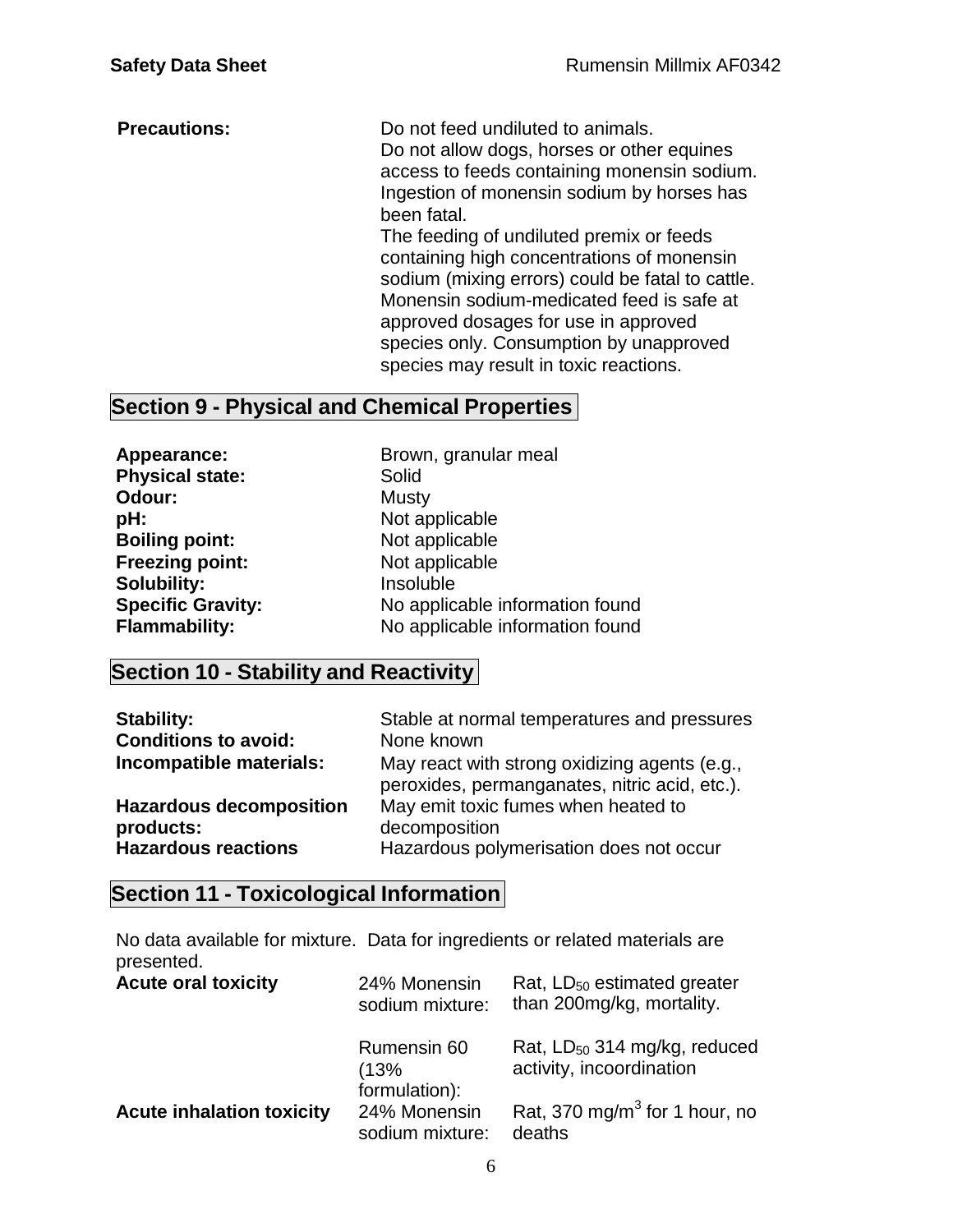| <b>Acute dermal toxicity</b>  | 24% Monensin<br>sodium mixture: | Rabbit, 500 mg/kg, no deaths<br>or toxicity                                                                                                                                                                                                                                                                                                                  |
|-------------------------------|---------------------------------|--------------------------------------------------------------------------------------------------------------------------------------------------------------------------------------------------------------------------------------------------------------------------------------------------------------------------------------------------------------|
| <b>Skin irritation</b>        | 24% Monensin<br>sodium mixture: | Rabbit, slight irritant                                                                                                                                                                                                                                                                                                                                      |
| Eye irritation                | 24% Monensin<br>sodium mixture: | Rabbit, corrosive, but<br>permanent damage prevented<br>by immediate rinsing.                                                                                                                                                                                                                                                                                |
| <b>Sensitisation</b>          | Monensin<br>sodium:             | Guinea pig, not a contact<br>sensitizer                                                                                                                                                                                                                                                                                                                      |
| <b>Repeated dose toxicity</b> | Monensin<br>sodium:             | Heart effects (degenerative<br>and reparative tissue<br>changes, electrocardiogram<br>changes, congestive heart<br>failure), muscle effects<br>(skeletal muscle changes,<br>elevated blood enzymes of<br>muscle origin).<br>Decreased body weight gains,<br>increased kidney, heart,<br>thyroid, adrenal, prostate,<br>testes, liver, and spleen<br>weights. |
| Carcinogenicity               | Monensin<br>sodium:             | Not listed by IARC, NTP,<br>ACGIH, or OSHA.<br>Not considered carcinogenic<br>in animal studies conducted<br>by Lilly Research<br>Laboratories.                                                                                                                                                                                                              |
| <b>Reproductive toxicity</b>  | Monensin<br>sodium:             | No effects identified in animal<br>studies                                                                                                                                                                                                                                                                                                                   |
| <b>Mutagenicity</b>           | Monensin<br>sodium:             | Not mutagenic in bacterial<br>cells                                                                                                                                                                                                                                                                                                                          |

# **Section 12 - Ecological Information**

No data available for mixture. Data for ingredients or related materials are presented.

| <b>Toxicity to fish</b>  | Monensin            | $LC_{50}$ / 96h / Rainbow Trout: 9.0 mg/L                                                |
|--------------------------|---------------------|------------------------------------------------------------------------------------------|
|                          | sodium:             | $LC_{50}$ / 96h / Bluegill : 16.6 mg/L                                                   |
| <b>Toxicity to algae</b> | Monensin<br>sodium: | Green algae (S. capricornutum) median<br>effective concentration (biomass): 0.98<br>mq/L |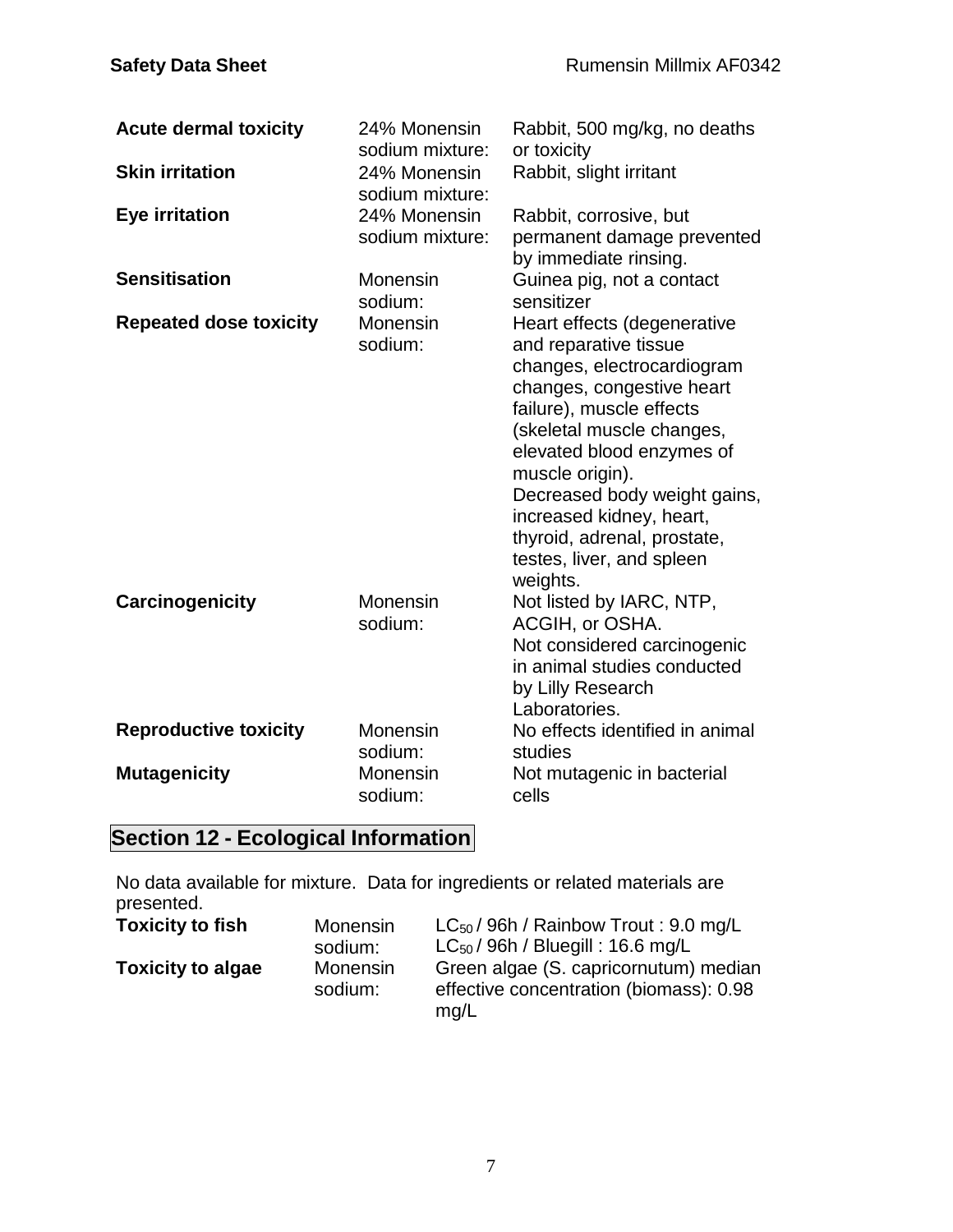| <b>Toxicity to daphnia</b>                          | Monensin<br>sodium: | $EC_{50}$ / 48 h / Daphnia magna: 10.7<br>mg/L                                                                                                                                                                                                                                                                                                                                                                                                                    |
|-----------------------------------------------------|---------------------|-------------------------------------------------------------------------------------------------------------------------------------------------------------------------------------------------------------------------------------------------------------------------------------------------------------------------------------------------------------------------------------------------------------------------------------------------------------------|
| <b>Toxicity to</b><br>earthworms                    | Monensin<br>sodium: | $LC_{50}$ / 14d / Earthworm : >264.2 mg/kg                                                                                                                                                                                                                                                                                                                                                                                                                        |
| <b>Toxicity to birds</b>                            | Monensin<br>sodium: | $LC_{50}$ / 14d oral / Bobwhite: 85.7 mg/kg<br>$LC_{50}$ / 5d dietary / Bobwhite : 1090 ppm<br>LC <sub>50</sub> /5d dietary / Mallard : >5000 ppm                                                                                                                                                                                                                                                                                                                 |
| Any other relevant<br>information available sodium: | Monensin            | Phytotoxicity 14 species: moderate<br>injury at 4 to 8 mg/kg<br>Phytotoxicity median effective<br>concentration (growth): 12.9 mg/kg<br>(oats), >4.347 mg/kg (radish), 32.9<br>mg/kg (mung bean)<br>Soil Microflora:<br>Carbon transformation (18.3)<br>$mg/kg$ : < 25% deviation from<br>controls<br>Nitrogen transformation (18.3)<br>$mg/kg$ : < 25% deviation from<br>controls                                                                                |
| <b>Environmental Fate</b>                           | Monensin<br>sodium: | Log Kow: 4.24, 2.75, 3.79 (pH 5, 7, 9)<br>Water Solubility (mg/L): degraded, 4.8,<br>8.9 (pH 4, 7, 9)<br>Photolysis half-life (days): 43.9<br>Photolysis rate constant (1/day): 0.0158<br>Hydrolysis : none measured<br>Soil degradation half-life (days): 7.5<br>Soil adsorption coefficient (log Koc):<br>$>5.63$ (pH 4.5, 6)<br>Soil biodegradation half life (days): 18,<br>13, 15 (sandy, silt, clay loams)<br>Bioconcentration factor (calculated):<br>72.4 |
|                                                     | Monensin<br>sodium: | No volatility expected. Not expected to<br>bioconcentrate in aquatic organisms.<br>Adsorbs strongly to soil. Not persistent<br>in the environment due to<br>biodegradation and photolysis.                                                                                                                                                                                                                                                                        |

# **Section 13 - Disposal Considerations**

Preferably dispose of product by use. Otherwise dispose of product as part of an approved chemical disposal program. Burn empty packaging if conditions such as wind direction permit. Otherwise dispose of packaging at an approved landfill facility.